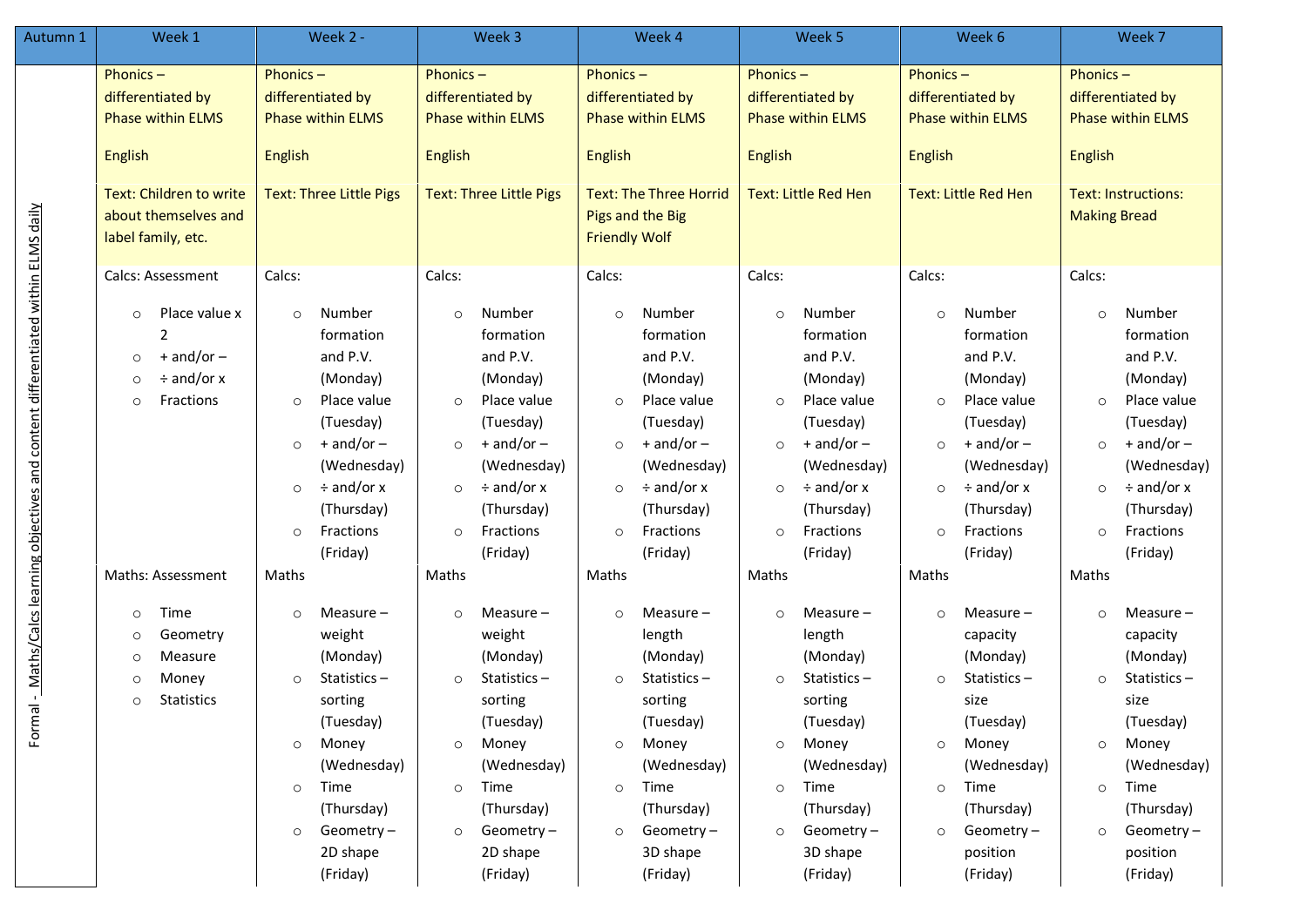| Autumn 2 | Week 8                                              |                                                                                                                                                                | Week 9                                              |                                                                                                                                                                | Week 10                                             |                                                                                                                                                                | Week 11                                             |                                                                                                                                                              | Week 12                                             |                                                                                                                                                                  | Week 13                                              |                                                                                                                                                                    | Week 14                                                |                                                                                                                                                          |
|----------|-----------------------------------------------------|----------------------------------------------------------------------------------------------------------------------------------------------------------------|-----------------------------------------------------|----------------------------------------------------------------------------------------------------------------------------------------------------------------|-----------------------------------------------------|----------------------------------------------------------------------------------------------------------------------------------------------------------------|-----------------------------------------------------|--------------------------------------------------------------------------------------------------------------------------------------------------------------|-----------------------------------------------------|------------------------------------------------------------------------------------------------------------------------------------------------------------------|------------------------------------------------------|--------------------------------------------------------------------------------------------------------------------------------------------------------------------|--------------------------------------------------------|----------------------------------------------------------------------------------------------------------------------------------------------------------|
|          | <b>English</b>                                      |                                                                                                                                                                | English                                             |                                                                                                                                                                | <b>English</b>                                      |                                                                                                                                                                | <b>English</b>                                      |                                                                                                                                                              | <b>English</b>                                      |                                                                                                                                                                  | English                                              |                                                                                                                                                                    | <b>English</b>                                         |                                                                                                                                                          |
|          | Text: Instructions -<br><b>Bonfire Safety</b>       |                                                                                                                                                                | <b>Text: Bonfire Night</b><br>description           |                                                                                                                                                                | <b>Instructions: Firework</b><br>Poetry             |                                                                                                                                                                | <b>Text: People Who</b><br><b>Help Us</b>           |                                                                                                                                                              | <b>Text: People Who</b><br><b>Help Us</b>           |                                                                                                                                                                  | <b>Text: Christmas Story</b>                         |                                                                                                                                                                    | <b>Text: Christmas SPAG</b>                            |                                                                                                                                                          |
| Formal   | Calcs:                                              |                                                                                                                                                                | Calcs:                                              |                                                                                                                                                                | Calcs:                                              |                                                                                                                                                                | Calcs:                                              |                                                                                                                                                              | Calcs:                                              |                                                                                                                                                                  | Calcs:                                               |                                                                                                                                                                    | Calcs:                                                 |                                                                                                                                                          |
|          | $\circ$<br>$\circ$<br>$\circ$<br>$\circ$<br>$\circ$ | Number<br>formation<br>and P.V.<br>(Monday)<br>Place value<br>(Tuesday)<br>$+$ and/or $-$<br>(Wednesday)<br>$\div$ and/or x<br>(Thursday)<br>Fractions         | $\circ$<br>$\circ$<br>$\circ$<br>$\circ$<br>$\circ$ | Number<br>formation<br>and P.V.<br>(Monday)<br>Place value<br>(Tuesday)<br>$+$ and/or $-$<br>(Wednesday)<br>$\div$ and/or x<br>(Thursday)<br>Fractions         | $\circ$<br>$\circ$<br>$\circ$<br>$\circ$<br>$\circ$ | Number<br>formation<br>and P.V.<br>(Monday)<br>Place value<br>(Tuesday)<br>$+$ and/or $-$<br>(Wednesday)<br>$\div$ and/or x<br>(Thursday)<br>Fractions         | $\circ$<br>$\circ$<br>$\circ$<br>$\circ$<br>$\circ$ | Number<br>formation<br>and P.V.<br>(Monday)<br>Place value<br>(Tuesday)<br>$+$ and/or $-$<br>(Wednesday)<br>$\div$ and/or x<br>(Thursday)<br>Fractions       | $\circ$<br>$\circ$<br>$\circ$<br>$\circ$<br>$\circ$ | Number<br>formation<br>and P.V.<br>(Monday)<br>Place value<br>(Tuesday)<br>$+$ and/or $-$<br>(Wednesday)<br>$\div$ and/or x<br>(Thursday)<br>Fractions           | $\circ$<br>$\circ$<br>$\circ$<br>$\circ$<br>$\circ$  | Number<br>formation<br>and P.V.<br>(Monday)<br>Place value<br>(Tuesday)<br>$+$ and/or $-$<br>(Wednesday)<br>$\div$ and/or x<br>(Thursday)<br>Fractions             | $\circ$<br>$\Omega$<br>$\circ$<br>$\circ$<br>$\circ$   | Number<br>formation<br>and P.V.<br>(Monday)<br>Place value<br>(Tuesday)<br>$+$ and/or $-$<br>(Wednesday)<br>$\div$ and/or x<br>(Thursday)<br>Fractions   |
|          | Maths                                               | (Friday)                                                                                                                                                       | Maths                                               | (Friday)                                                                                                                                                       | Maths                                               | (Friday)                                                                                                                                                       | Maths                                               | (Friday)                                                                                                                                                     | Maths                                               | (Friday)                                                                                                                                                         | Maths                                                | (Friday)                                                                                                                                                           | Maths                                                  | (Friday)                                                                                                                                                 |
|          | $\circ$<br>$\circ$<br>$\circ$<br>$\circ$<br>$\circ$ | Measure $-$<br>weight<br>(Monday)<br>Statistics $-$<br>sorting<br>(Tuesday)<br>Money<br>(Wednesday)<br>Time<br>(Thursday)<br>Geometry-<br>2D shape<br>(Friday) | $\circ$<br>$\circ$<br>$\circ$<br>$\circ$<br>$\circ$ | Measure $-$<br>weight<br>(Monday)<br>Statistics-<br>sorting<br>(Tuesday)<br>Money<br>(Wednesday)<br>Time<br>(Thursday)<br>Geometry $-$<br>2D shape<br>(Friday) | $\circ$<br>$\circ$<br>$\circ$<br>$\circ$<br>$\circ$ | Measure $-$<br>length<br>(Monday)<br>Statistics-<br>sorting<br>(Tuesday)<br>Money<br>(Wednesday)<br>Time<br>(Thursday)<br>Geometry $-$<br>3D shape<br>(Friday) | $\circ$<br>$\circ$<br>$\circ$<br>$\circ$<br>$\circ$ | Measure -<br>length<br>(Monday)<br>Statistics $-$<br>sorting<br>(Tuesday)<br>Money<br>(Wednesday)<br>Time<br>(Thursday)<br>Geometry-<br>3D shape<br>(Friday) | $\circ$<br>$\circ$<br>$\circ$<br>$\circ$<br>$\circ$ | Measure -<br>capacity<br>(Monday)<br>Statistics $-$<br>questions<br>(Tuesday)<br>Money<br>(Wednesday)<br>Time<br>(Thursday)<br>Geometry-<br>position<br>(Friday) | $\Omega$<br>$\circ$<br>$\circ$<br>$\circ$<br>$\circ$ | Measure $-$<br>capacity<br>(Monday)<br>Statistics $-$<br>questions<br>(Tuesday)<br>Money<br>(Wednesday)<br>Time<br>(Thursday)<br>Geometry-<br>position<br>(Friday) | $\Omega$<br>$\Omega$<br>$\circ$<br>$\circ$<br>$\Omega$ | Measure-<br>weight<br>(Monday)<br>Statistics-<br>sorting<br>(Tuesday)<br>Money<br>(Wednesday)<br>Time<br>(Thursday)<br>Geometry-<br>2D shape<br>(Friday) |

Formal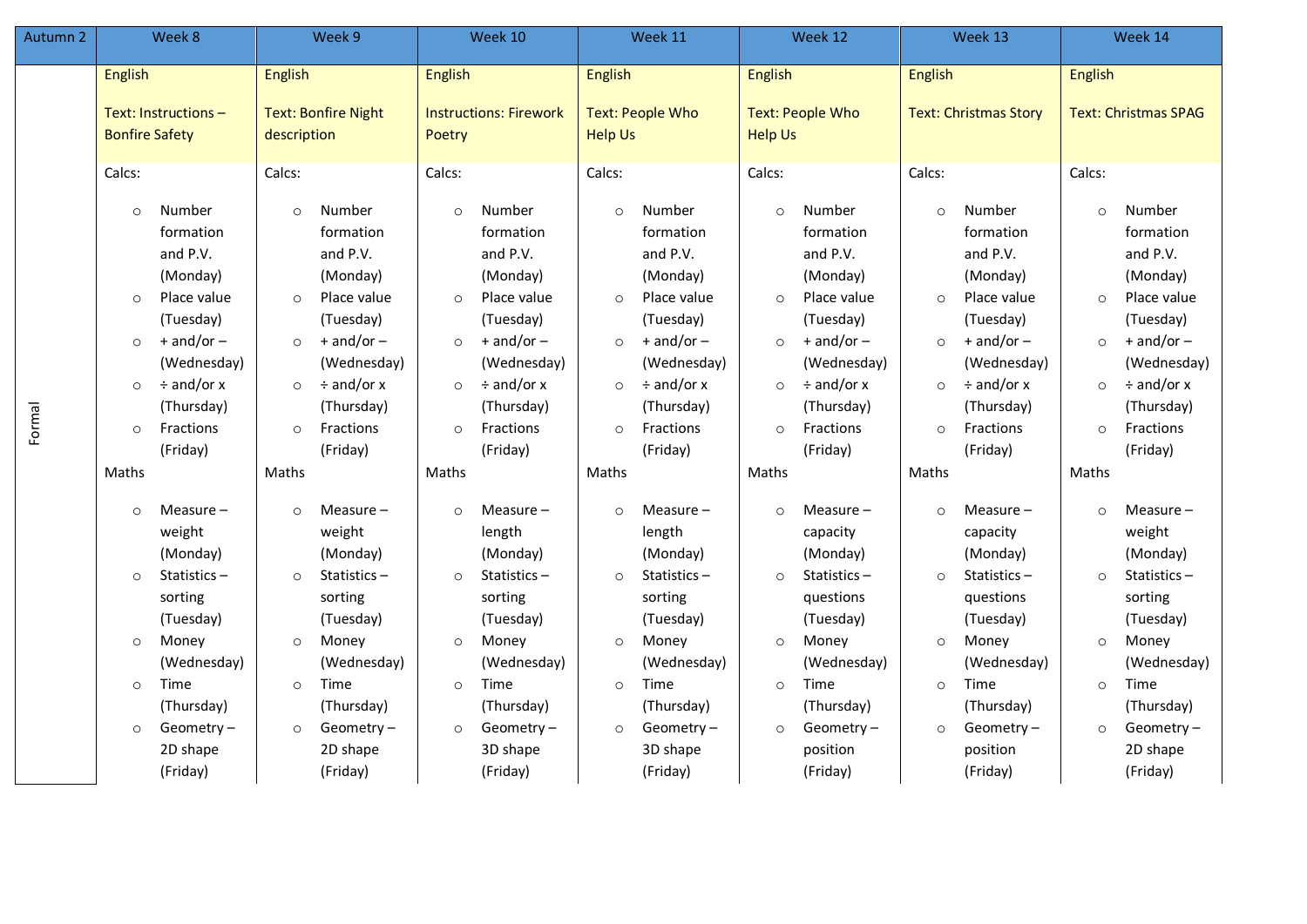| Spring 1 | Week 15                                                                                                                       |                                                                                                                                                                                                                                                                                                                        | Week 16                                                                                                                       |                                                                                                                                                                                                                                                                                                                        | Week 17                                                                                                                       |                                                                                                                                                                                                                                                                                                                           | Week 18                                                                                                                       |                                                                                                                                                                                                                                                                                                                              | Week 19                                                                                                                       |                                                                                                                                                                                                                                                                                                                              | Week 20                                                                                                                       |                                                                                                                                                                                                                                                                                                                           |
|----------|-------------------------------------------------------------------------------------------------------------------------------|------------------------------------------------------------------------------------------------------------------------------------------------------------------------------------------------------------------------------------------------------------------------------------------------------------------------|-------------------------------------------------------------------------------------------------------------------------------|------------------------------------------------------------------------------------------------------------------------------------------------------------------------------------------------------------------------------------------------------------------------------------------------------------------------|-------------------------------------------------------------------------------------------------------------------------------|---------------------------------------------------------------------------------------------------------------------------------------------------------------------------------------------------------------------------------------------------------------------------------------------------------------------------|-------------------------------------------------------------------------------------------------------------------------------|------------------------------------------------------------------------------------------------------------------------------------------------------------------------------------------------------------------------------------------------------------------------------------------------------------------------------|-------------------------------------------------------------------------------------------------------------------------------|------------------------------------------------------------------------------------------------------------------------------------------------------------------------------------------------------------------------------------------------------------------------------------------------------------------------------|-------------------------------------------------------------------------------------------------------------------------------|---------------------------------------------------------------------------------------------------------------------------------------------------------------------------------------------------------------------------------------------------------------------------------------------------------------------------|
|          | <b>English</b><br><b>Text: Smartest Giant in</b><br>Town                                                                      |                                                                                                                                                                                                                                                                                                                        | <b>English</b><br><b>Text: Smartest Giant in</b><br>Town                                                                      |                                                                                                                                                                                                                                                                                                                        | English<br><b>Text: Smartest Giant in</b><br>Town (Materials link)                                                            |                                                                                                                                                                                                                                                                                                                           | English<br><b>Text: Chinese New Year</b>                                                                                      |                                                                                                                                                                                                                                                                                                                              | <b>English</b><br><b>Text: Winter non-fiction</b><br>(clothes and materials<br>link)                                          |                                                                                                                                                                                                                                                                                                                              | <b>English</b><br>Text: Winter poetry                                                                                         |                                                                                                                                                                                                                                                                                                                           |
| Formal   | Calcs:<br>$\circ$<br>$\circ$<br>$\circ$<br>$\circ$<br>$\circ$<br>Maths<br>$\circ$<br>$\circ$<br>$\circ$<br>$\circ$<br>$\circ$ | Number<br>formation and<br>P.V. (Monday)<br>Place value<br>(Tuesday)<br>$+$ and/or $-$<br>(Wednesday)<br>$\div$ and/or x<br>(Thursday)<br>Fractions<br>(Friday)<br>Measure-<br>weight<br>(Monday)<br>Statistics-<br>sorting<br>(Tuesday)<br>Money<br>(Wednesday)<br>Time (Thursday)<br>Geometry - 2D<br>shape (Friday) | Calcs:<br>$\circ$<br>$\circ$<br>$\circ$<br>$\circ$<br>$\circ$<br>Maths<br>$\circ$<br>$\circ$<br>$\circ$<br>$\circ$<br>$\circ$ | Number<br>formation and<br>P.V. (Monday)<br>Place value<br>(Tuesday)<br>$+$ and/or $-$<br>(Wednesday)<br>$\div$ and/or x<br>(Thursday)<br>Fractions<br>(Friday)<br>Measure-<br>length<br>(Monday)<br>Statistics-<br>sorting<br>(Tuesday)<br>Money<br>(Wednesday)<br>Time (Thursday)<br>Geometry - 3D<br>shape (Friday) | Calcs:<br>$\circ$<br>$\circ$<br>$\circ$<br>$\circ$<br>$\circ$<br>Maths<br>$\circ$<br>$\circ$<br>$\circ$<br>$\circ$<br>$\circ$ | Number<br>formation and<br>P.V. (Monday)<br>Place value<br>(Tuesday)<br>$+$ and/or $-$<br>(Wednesday)<br>$\div$ and/or x<br>(Thursday)<br>Fractions<br>(Friday)<br>Measure $-$<br>length<br>(Monday)<br>Statistics-<br>sorting<br>(Tuesday)<br>Money<br>(Wednesday)<br>Time (Thursday)<br>Geometry - 3D<br>shape (Friday) | Calcs:<br>$\circ$<br>$\circ$<br>$\circ$<br>$\circ$<br>$\circ$<br>Maths<br>$\circ$<br>$\circ$<br>$\circ$<br>$\circ$<br>$\circ$ | Number<br>formation and<br>P.V. (Monday)<br>Place value<br>(Tuesday)<br>$+$ and/or $-$<br>(Wednesday)<br>$\div$ and/or x<br>(Thursday)<br>Fractions<br>(Friday)<br>Measure $-$<br>capacity<br>(Monday)<br>Statistics-<br>questions<br>(Tuesday)<br>Money<br>(Wednesday)<br>Time (Thursday)<br>Geometry-<br>position (Friday) | Calcs:<br>$\circ$<br>$\circ$<br>$\circ$<br>$\circ$<br>$\circ$<br>Maths<br>$\circ$<br>$\circ$<br>$\circ$<br>$\circ$<br>$\circ$ | Number<br>formation and<br>P.V. (Monday)<br>Place value<br>(Tuesday)<br>$+$ and/or $-$<br>(Wednesday)<br>$\div$ and/or x<br>(Thursday)<br>Fractions<br>(Friday)<br>Measure-<br>capacity<br>(Monday)<br>Statistics-<br>questions<br>(Tuesday)<br>Money<br>(Wednesday)<br>Time (Thursday)<br>Geometry $-$<br>position (Friday) | Calcs:<br>$\circ$<br>$\circ$<br>$\circ$<br>$\circ$<br>$\circ$<br>Maths<br>$\circ$<br>$\circ$<br>$\circ$<br>$\circ$<br>$\circ$ | Number<br>formation and<br>P.V. (Monday)<br>Place value<br>(Tuesday)<br>$+$ and/or $-$<br>(Wednesday)<br>$\div$ and/or x<br>(Thursday)<br>Fractions<br>(Friday)<br>Measure $-$<br>weight<br>(Monday)<br>Statistics-<br>sorting<br>(Tuesday)<br>Money<br>(Wednesday)<br>Time (Thursday)<br>Geometry - 2D<br>shape (Friday) |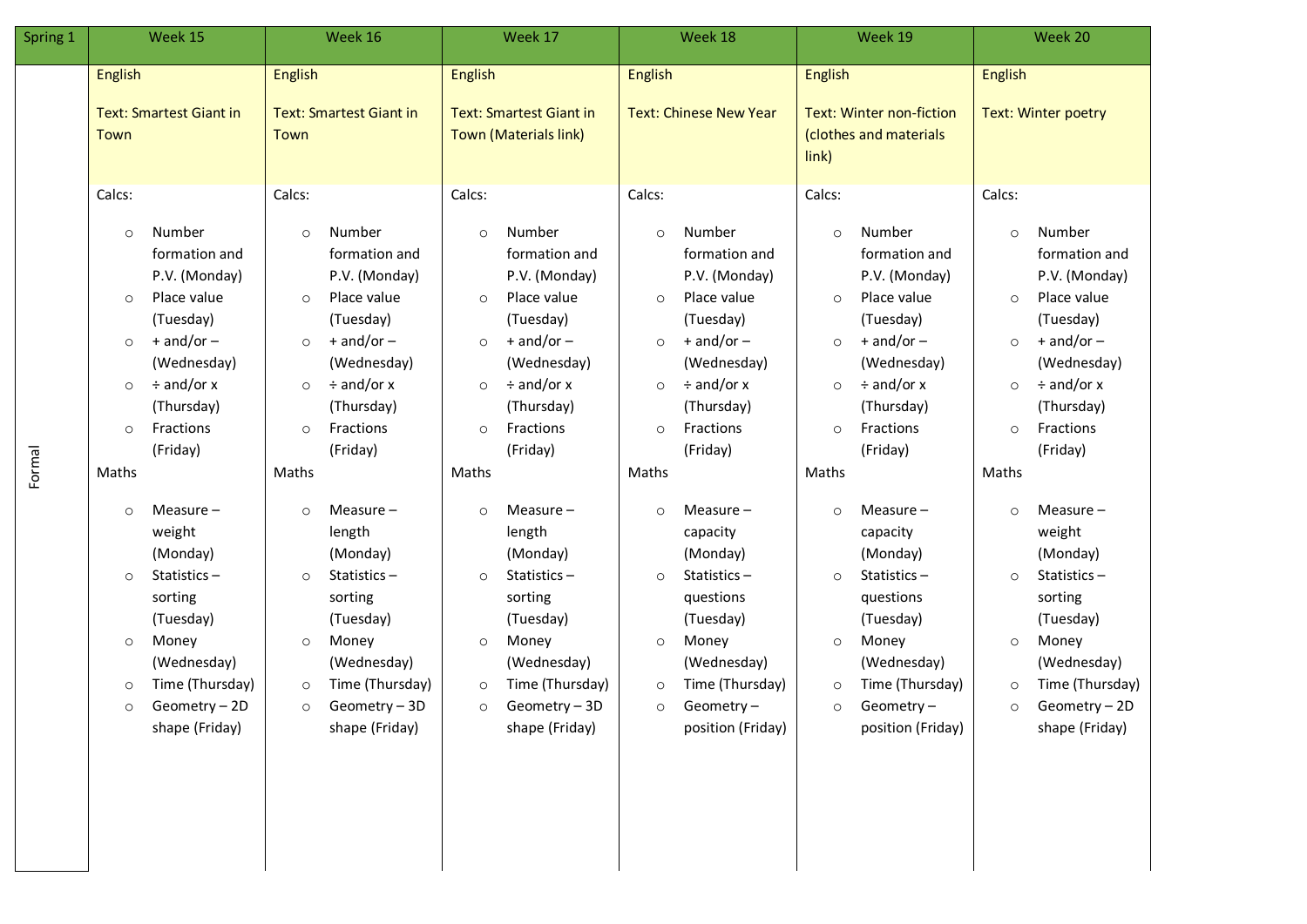| Spring 2 | Week 21                                                                                                                                                                                                                                   | Week 22                                                                                                                                                                                                                                   | Week 23                                                                                                                                                                                                                                   | Week 24                                                                                                                                                                                                                          | Week 25                                                                                                                                                                                                                                   | Week 26                                                                                                                                                                                                                          |  |
|----------|-------------------------------------------------------------------------------------------------------------------------------------------------------------------------------------------------------------------------------------------|-------------------------------------------------------------------------------------------------------------------------------------------------------------------------------------------------------------------------------------------|-------------------------------------------------------------------------------------------------------------------------------------------------------------------------------------------------------------------------------------------|----------------------------------------------------------------------------------------------------------------------------------------------------------------------------------------------------------------------------------|-------------------------------------------------------------------------------------------------------------------------------------------------------------------------------------------------------------------------------------------|----------------------------------------------------------------------------------------------------------------------------------------------------------------------------------------------------------------------------------|--|
|          | <b>English</b><br><b>Text: Pancake</b><br>(description and<br>comprehension)                                                                                                                                                              | English<br><b>Text: Jungle Animals</b>                                                                                                                                                                                                    | <b>English</b><br><b>Text: Here Comes the</b><br>Crocodile                                                                                                                                                                                | <b>English</b><br>Text: Here Comes the<br>Crocodile                                                                                                                                                                              | <b>English</b><br><b>Text: Easter Story</b>                                                                                                                                                                                               | <b>English</b><br><b>Text: Easter SPAG</b>                                                                                                                                                                                       |  |
| Formal   | Calcs:<br>Number<br>$\circ$<br>formation and<br>P.V. (Monday)<br>Place value<br>$\circ$<br>(Tuesday)<br>$+$ and/or $-$<br>$\circ$<br>(Wednesday)<br>$\div$ and/or x<br>$\circ$<br>(Thursday)<br>Fractions<br>$\circ$<br>(Friday)<br>Maths | Calcs:<br>Number<br>$\circ$<br>formation and<br>P.V. (Monday)<br>Place value<br>$\circ$<br>(Tuesday)<br>$+$ and/or $-$<br>$\circ$<br>(Wednesday)<br>$\div$ and/or x<br>$\circ$<br>(Thursday)<br>Fractions<br>$\circ$<br>(Friday)<br>Maths | Calcs:<br>Number<br>$\circ$<br>formation and<br>P.V. (Monday)<br>Place value<br>$\circ$<br>(Tuesday)<br>$+$ and/or $-$<br>$\circ$<br>(Wednesday)<br>$\div$ and/or x<br>$\circ$<br>(Thursday)<br>Fractions<br>$\circ$<br>(Friday)<br>Maths | Calcs:<br>Number<br>$\circ$<br>formation and<br>P.V. (Monday)<br>Place value<br>$\circ$<br>(Tuesday)<br>$+$ and/or $-$<br>$\circ$<br>(Wednesday)<br>$\div$ and/or x<br>$\circ$<br>(Thursday)<br>Fractions<br>$\circ$<br>(Friday) | Calcs:<br>Number<br>$\circ$<br>formation and<br>P.V. (Monday)<br>Place value<br>$\circ$<br>(Tuesday)<br>$+$ and/or $-$<br>$\circ$<br>(Wednesday)<br>$\div$ and/or x<br>$\circ$<br>(Thursday)<br>Fractions<br>$\circ$<br>(Friday)<br>Maths | Calcs:<br>Number<br>$\circ$<br>formation and<br>P.V. (Monday)<br>Place value<br>$\circ$<br>(Tuesday)<br>$+$ and/or $-$<br>$\circ$<br>(Wednesday)<br>$\div$ and/or x<br>$\circ$<br>(Thursday)<br>Fractions<br>$\circ$<br>(Friday) |  |
|          | Measure $-$<br>$\circ$<br>weight<br>(Monday)<br>Statistics-<br>$\circ$<br>sorting<br>(Tuesday)<br>Money<br>$\circ$<br>(Wednesday)<br>Time (Thursday)<br>$\circ$<br>Geometry - 2D<br>$\circ$<br>shape (Friday)                             | Measure $-$<br>$\circ$<br>length<br>(Monday)<br>Statistics-<br>$\circ$<br>sorting<br>(Tuesday)<br>Money<br>$\circ$<br>(Wednesday)<br>Time (Thursday)<br>$\circ$<br>Geometry - 3D<br>$\circ$<br>shape (Friday)                             | Measure $-$<br>$\circ$<br>length<br>(Monday)<br>Statistics-<br>$\circ$<br>sorting<br>(Tuesday)<br>Money<br>$\circ$<br>(Wednesday)<br>Time (Thursday)<br>$\circ$<br>Geometry - 3D<br>$\circ$<br>shape (Friday)                             | Maths<br>Measure $-$<br>$\circ$<br>capacity<br>(Monday)<br>Statistics-<br>$\circ$<br>questions<br>(Tuesday)<br>Money<br>$\circ$<br>(Wednesday)<br>Time (Thursday)<br>$\circ$<br>Geometry-<br>$\circ$<br>position (Friday)        | Measure $-$<br>$\Omega$<br>capacity<br>(Monday)<br>Statistics-<br>$\circ$<br>questions<br>(Tuesday)<br>Money<br>$\circ$<br>(Wednesday)<br>Time (Thursday)<br>$\circ$<br>Geometry-<br>$\circ$<br>position (Friday)                         | Maths<br>Measure $-$<br>$\circ$<br>weight<br>(Monday)<br>Statistics-<br>$\circ$<br>sorting<br>(Tuesday)<br>Money<br>$\circ$<br>(Wednesday)<br>Time (Thursday)<br>$\circ$<br>Geometry - 2D<br>$\circ$<br>shape (Friday)           |  |

Formal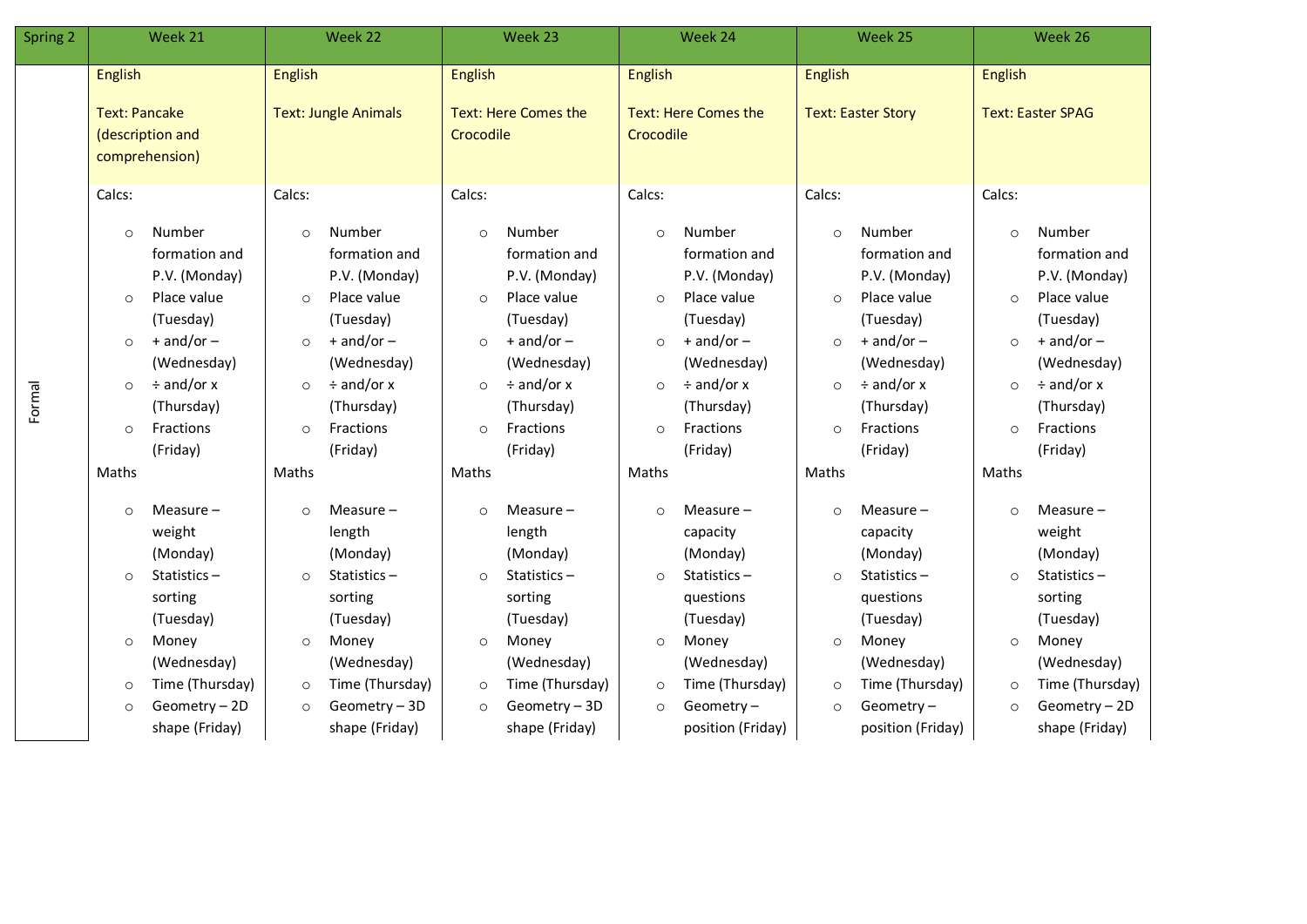| Summer<br>$1\,$ |                                                                                                                               | Week 27                                                                                                                                                                                                                                                                                                                        |                                                                                                                               | Week 28                                                                                                                                                                                                                                                                                                                        |                                                                                                                    | Week 29                                                                                                                                                                                                                                                                                                                                 |                                                                                                                               | Week 30                                                                                                                                                                                                                                                                                                                             |                                                                                                                                | Week 31                                                                                                                                                                                                                                                                                                                       |  |
|-----------------|-------------------------------------------------------------------------------------------------------------------------------|--------------------------------------------------------------------------------------------------------------------------------------------------------------------------------------------------------------------------------------------------------------------------------------------------------------------------------|-------------------------------------------------------------------------------------------------------------------------------|--------------------------------------------------------------------------------------------------------------------------------------------------------------------------------------------------------------------------------------------------------------------------------------------------------------------------------|--------------------------------------------------------------------------------------------------------------------|-----------------------------------------------------------------------------------------------------------------------------------------------------------------------------------------------------------------------------------------------------------------------------------------------------------------------------------------|-------------------------------------------------------------------------------------------------------------------------------|-------------------------------------------------------------------------------------------------------------------------------------------------------------------------------------------------------------------------------------------------------------------------------------------------------------------------------------|--------------------------------------------------------------------------------------------------------------------------------|-------------------------------------------------------------------------------------------------------------------------------------------------------------------------------------------------------------------------------------------------------------------------------------------------------------------------------|--|
|                 | English<br><b>Text: Plants</b><br>Instructions                                                                                |                                                                                                                                                                                                                                                                                                                                | <b>English</b><br>fiction)                                                                                                    | Text: Plants: (non-                                                                                                                                                                                                                                                                                                            |                                                                                                                    | English<br>Text: Plants: (non-<br>fiction)                                                                                                                                                                                                                                                                                              |                                                                                                                               | English<br><b>Text: Instructions:</b><br><b>Healthy wrap</b>                                                                                                                                                                                                                                                                        |                                                                                                                                | Text: Text:<br><b>Instructions: Smoothie</b>                                                                                                                                                                                                                                                                                  |  |
| Formal          | Calcs:<br>$\circ$<br>$\circ$<br>$\circ$<br>$\circ$<br>$\circ$<br>Maths<br>$\circ$<br>$\circ$<br>$\circ$<br>$\circ$<br>$\circ$ | Number<br>formation<br>and P.V.<br>(Monday)<br>Place value<br>(Tuesday)<br>$+$ and/or $-$<br>(Wednesday)<br>$\div$ and/or x<br>(Thursday)<br>Fractions<br>(Friday)<br>Measure-<br>weight<br>(Monday)<br>Statistics-<br>sorting<br>(Tuesday)<br>Money<br>(Wednesday)<br>Time<br>(Thursday)<br>Geometry-<br>2D shape<br>(Friday) | Calcs:<br>$\circ$<br>$\circ$<br>$\circ$<br>$\circ$<br>$\circ$<br>Maths<br>$\circ$<br>$\circ$<br>$\circ$<br>$\circ$<br>$\circ$ | Number<br>formation<br>and P.V.<br>(Monday)<br>Place value<br>(Tuesday)<br>$+$ and/or $-$<br>(Wednesday)<br>$\div$ and/or x<br>(Thursday)<br>Fractions<br>(Friday)<br>Measure-<br>length<br>(Monday)<br>Statistics-<br>sorting<br>(Tuesday)<br>Money<br>(Wednesday)<br>Time<br>(Thursday)<br>Geometry-<br>3D shape<br>(Friday) | Calcs:<br>$\circ$<br>$\circ$<br>$\circ$<br>$\circ$<br>Maths<br>$\circ$<br>$\circ$<br>$\circ$<br>$\circ$<br>$\circ$ | Number<br>formation<br>and P.V.<br>(Monday)<br>Place value<br>(Tuesday)<br>$+$ and/or $-$<br>(Wednesday)<br>$\circ$ $\div$ and/or x<br>(Thursday)<br>Fractions<br>(Friday)<br>Measure -<br>length<br>(Monday)<br>Statistics-<br>sorting<br>(Tuesday)<br>Money<br>(Wednesday)<br>Time<br>(Thursday)<br>Geometry-<br>3D shape<br>(Friday) | Calcs:<br>$\circ$<br>$\circ$<br>$\circ$<br>$\circ$<br>$\circ$<br>Maths<br>$\circ$<br>$\circ$<br>$\circ$<br>$\circ$<br>$\circ$ | Number<br>formation<br>and P.V.<br>(Monday)<br>Place value<br>(Tuesday)<br>$+$ and/or $-$<br>(Wednesday)<br>$\div$ and/or x<br>(Thursday)<br>Fractions<br>(Friday)<br>Measure -<br>capacity<br>(Monday)<br>Statistics-<br>questions<br>(Tuesday)<br>Money<br>(Wednesday)<br>Time<br>(Thursday)<br>Geometry-<br>position<br>(Friday) | Calcs:<br>$\circ$<br>$\circ$<br>$\circ$<br>$\circ$<br>$\circ$<br>Maths<br>$\circ$<br>$\Omega$<br>$\circ$<br>$\circ$<br>$\circ$ | Number<br>formation<br>and P.V.<br>(Monday)<br>Place value<br>(Tuesday)<br>$+$ and/or $-$<br>(Wednesday)<br>÷ and/or x<br>(Thursday)<br>Fractions<br>(Friday)<br>Measure-<br>capacity<br>(Monday)<br>Statistics-<br>questions<br>(Tuesday)<br>Money<br>(Wednesday)<br>Time<br>(Thursday)<br>Geometry-<br>position<br>(Friday) |  |